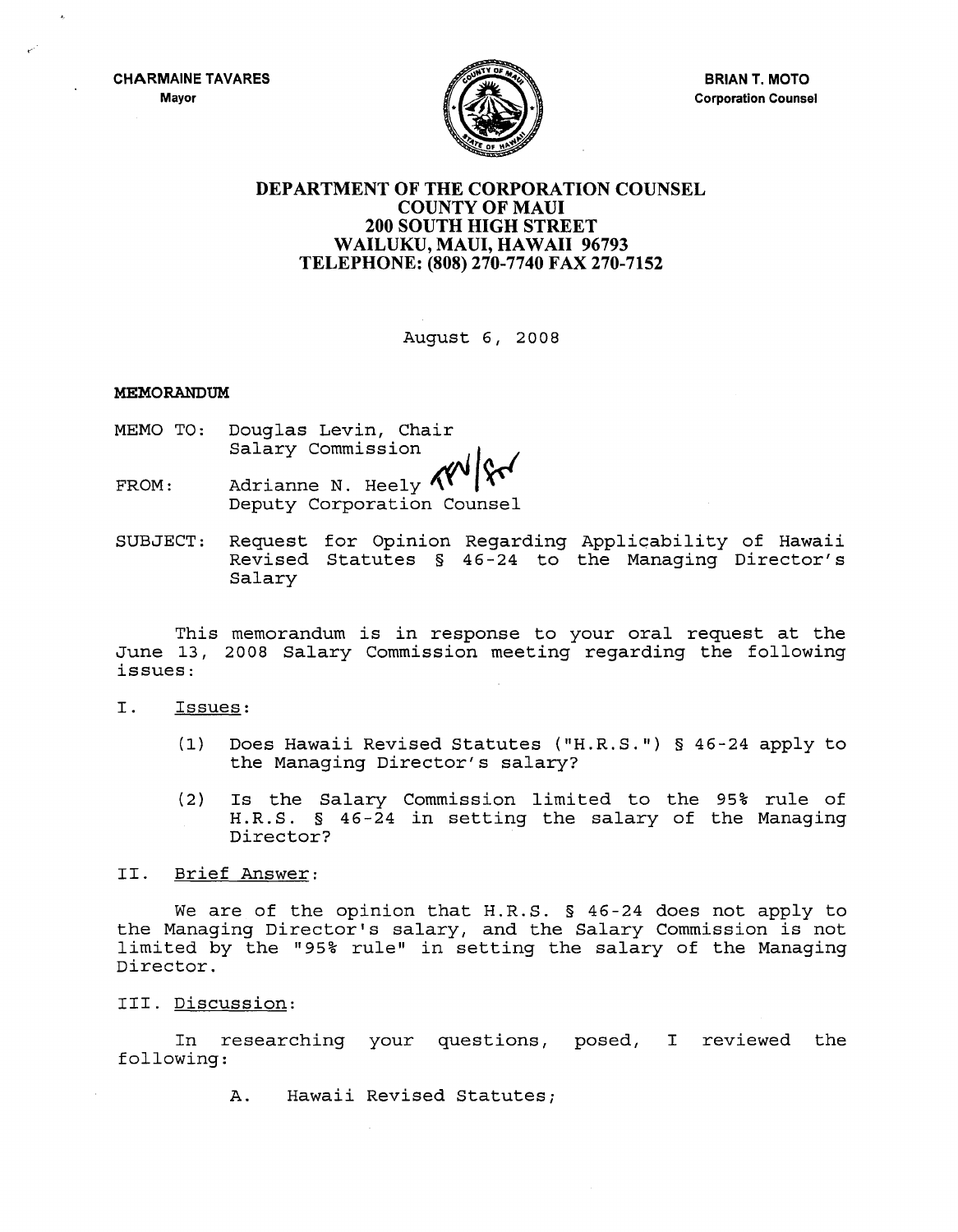Douglas Levin, Chair Salary Commission August 6, 2008 Page 2

> B. The Revised Charter of the County of Maui (1983), as amended ("Charter"); and, C. Hawaii case law.

A. H.R.S. § 46-24.

H.R.S. § 46-24 states:

**Limitation on salary of first deputy or assistant.** Notwithstanding any other law to the contrary, the salary of any first deputy<br>or first assistant to the head of any first assistant to the head of any department of the county governments shall not exceed a sum equal to ninety-five per cent of the salary of such department head.

The Managing Director is neither <sup>a</sup> first deputy nor <sup>a</sup> first assistant. The Managing Director is the head of the Department of Management.

#### B. The Charter

Article 8, Chapter 1, Revised Charter of the County of Maui (1983), as amended (" Charter"), describes the Department of Management as consisting of a Managing Director and the necessary staff. Pursuant to Charter Section 8-1.2, the Managing Director is appointed and may be removed by the Mayor.

Charter Section 8-1.3 sets forth the powers, duties, and functions of the Managing Director. <sup>1</sup>

The Charter does not define the Managing Director as <sup>a</sup> first deputy or assistant to the Mayor, but defines the Managing Director as the head of the Department of Management and as the principal

<sup>&</sup>lt;sup>1</sup> The managing director shall:

<sup>1.</sup> Act as the principal management aid to the mayor.

<sup>2.</sup> Supervise the administrative functions of those agencies, departments, boards and commissions assigned by the mayor.

<sup>3.</sup> Evaluate the management and performance of each agency.

<sup>4.</sup> Prescribe standards of administrative practice to be followed by all agencies under his or her supervision.

<sup>5.</sup> Supervise and coordinate those functions described in Subsections 7 - 5.6, 7-5.7, and 7-5.8.

<sup>6.</sup> Perform all other duties and functions required by this charter or assigned by the mayor.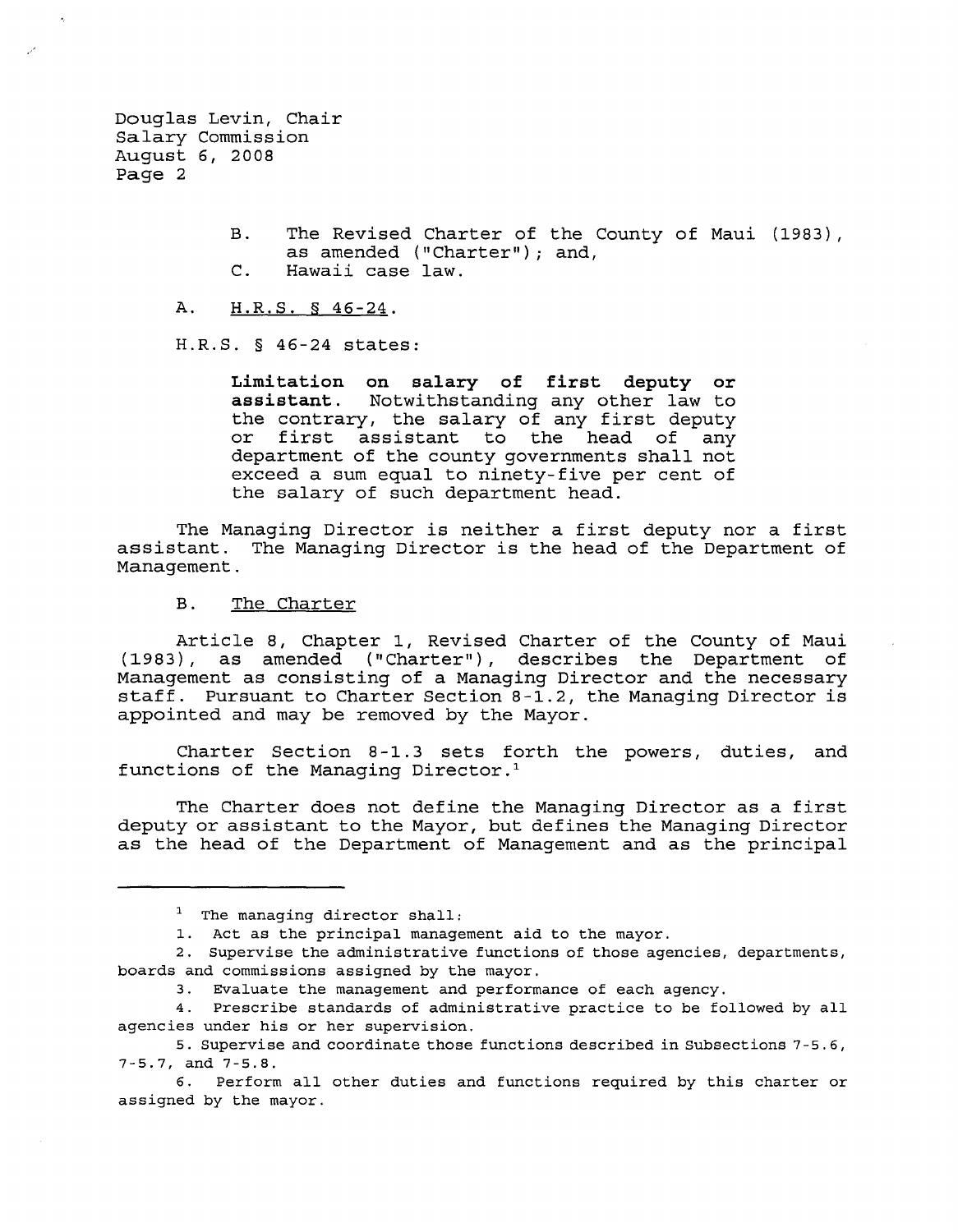Douglas Levin, Chair Salary Commission August 6, 2008 Page 3

management aid to the mayor. The Charter also states that, upon <sup>a</sup> vacancy in the Mayor's Office, the Managing Director shall act as mayor.<sup>2</sup>

C. Hawaii Case Law

A review of Hawaii case law revealed no cases relating to the applicability of H.R.S. § 46-24 to the Managing Director's salary.

However, Hawaii courts have explained that when construing a Charter provision:

> The interpretation of the charter is similar to the interpretation of <sup>a</sup> statute. And [t]he standard of review for statutory construction is well-established. The interpretation of <sup>a</sup> statute is <sup>a</sup> question of law which this court reviews de novo. In addition, our foremost obligation is to ascertain and give effect to the intention of the legislature[,] which is to be obtained primarily from the language contained in the statute itself. And where the language of the statute is plain and unambiguous, our only duty is to give effect to its plain and obvious meaning. <sup>3</sup>

The Charter states that the Salary Commission "shall determine the compensation of elected officials and appointed directors and deputy directors of all departments of the county". <sup>4</sup> Accordingly, the Salary Commission may set the Managing Director's salary at an

 $2$  Charter Section 7-6.1.a states: "If the unexpired term is less than one (1) year, the managing director shall act as mayor. If the office of managing director is vacant or during such periods that the managing director is unable to so act, the director of finance shall then act as mayor."

<sup>3</sup> Maui County Council v. Thompson, 84 Hawaii 105, 106, 929 P.2d 1355, 1356 (1996) (alteration in original) .

<sup>4</sup> Charter Section 8-17.1.